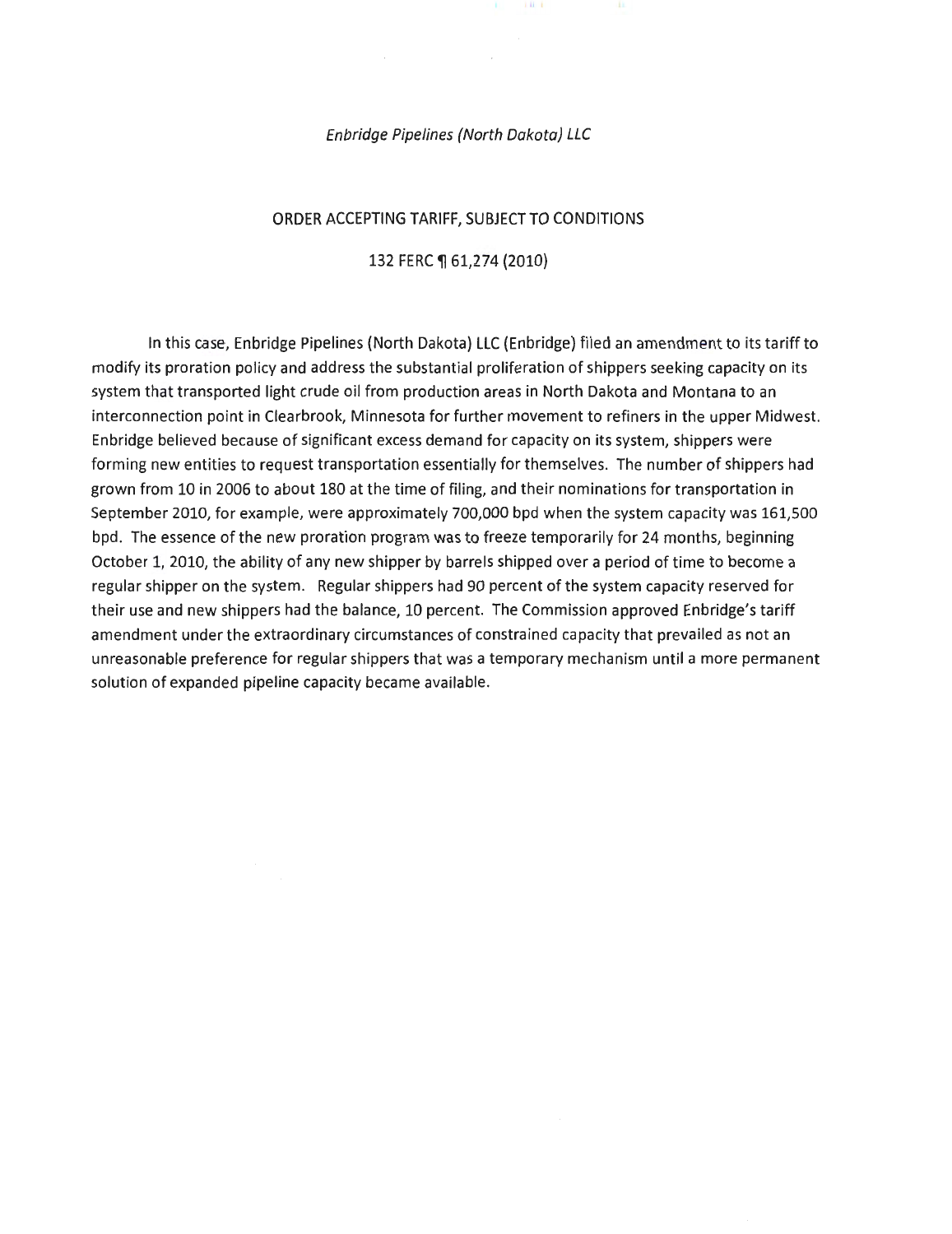# 132 FERC ¶ 61,274 UNITED STATES OF AMERICA FEDERAL ENERGY REGULATORY COMMISSION

Before Commissioners: Jon Wellinghoff, Chairman; Marc Spitzer, Philip D. Moeller, John R. Norris, and Cheryl A. LaFleur.

Enbridge Pipelines (North Dakota) LLC Docket No. IS10-614-000

# ORDER ACCEPTING TARIFF, SUBJECT TO CONDITIONS

(Issued September 30, 2010)

1. On August 30, 2010, Enbridge Pipelines (North Dakota) LLC (Enbridge North Dakota) filed FERC Tariff No. 71.1.0, Rules and Regulations, to amend its proration policy to address the proliferation of new shippers on its system. Enbridge North Dakota states its tariff filing implements a temporary freeze on the creation of Regular Shippers, effective October 1, 2010, to attempt to remove the incentive caused by the existing policy for the artificial creation of new shippers, as explained below. Enbridge North Dakota requests an October 1, 2010, effective date for the tariff. For the reasons discussed below, the Commission accepts FERC Tariff No. 71.1.0 to become effective October 1, 2010, subject to Enbridge North Dakota revising its tarifflanguage as directed herein.

## Background

2. Enbridge North Dakota is a 330-mile crude oil gathering and 620-mile interstate transportation system that gathers crude from points near producing wells in 20 oil fields in North Dakota and Montana. The pipeline delivers approximately 161,000 barrels per day (bpd) of light crude to an interconnection with at Clearbrook, Minnesota, for further transportation to refiners in the upper Midwest and eastern Canada.

3. Enbridge North Dakota states its system has capacity constraints and has been under continual prorationing since February 2006, when maximum capacity was 80,000 bpd. Enbridge North Dakota has steadily increased capacity through expansion projects to the current 161,500 bpd, and has, in Docket No. OR10-19-000, proposed a substantial expansion of capacity by an additional 145,000 bpd in the next two years.

4. Enbridge North Dakota states crude oil production in North Dakota increased from 98,000 bpd in 2006 to more than 300,000 bpd and is expected to continue to rise. Meanwhile, Enbridge North Dakota states the number of approved shippers has grown from 10 in 2006 to approximately 180 and continues to grow. To demonstrate the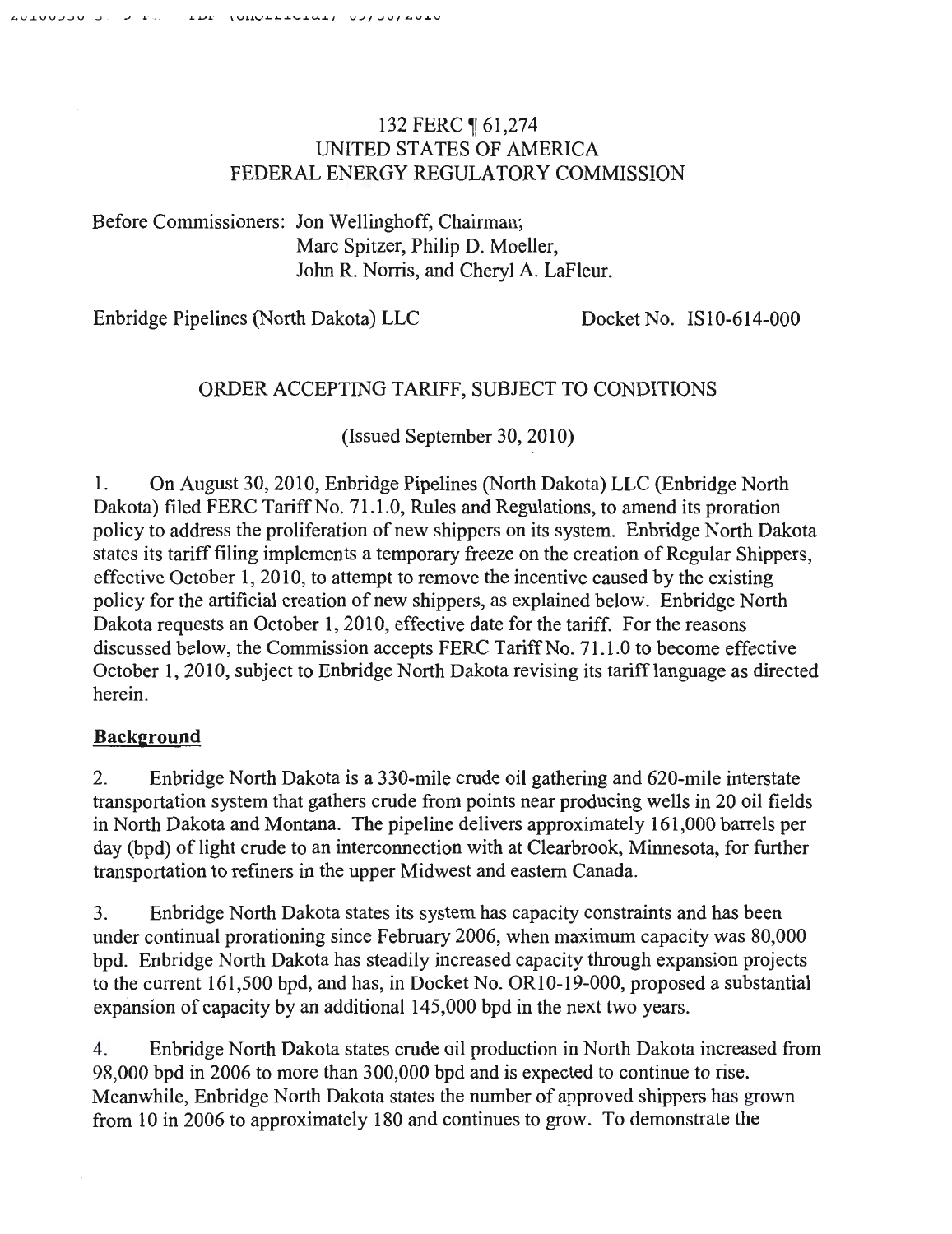prorationing issue on its system, Enbridge North Dakota states that the 180 approved shippers nominated a total of 20,965,460 bbls for transportation in August 2010, and 22,335,813 bbls in September 2010, approximately 700,000 bpd, even though total system capacity is only 161,500 bpd.

5. On three prior occasions, Enbridge North Dakota modified its prorationing rule to address its constraint problems and held informal shipper meetings at the FERC on July 10, 2007, and most recently on July 13, 2010. Specifically, on August 30,2007, Enbridge North Dakota filed FERC Tariff No. 52, which allowed the prorationing of pipeline capacity to transition from the existing historical based policy to a revised historical policy by amending the definition of a shipper's "Average Monthly Volume." This modification essentially preserved the status of existing shippers as "Regular Shippers" going forward, but it also reserved space for future "New Shippers" on the line with 90 percent of capacity allocated for use by Regular Shippers and 10 percent available for allocation to New Shippers. The Commission accepted FERC Tariff No. 52 despite several shipper protests, and it became effective on October 1, 2007.<sup>1</sup>

6. Subsequently in October 2008, Enbridge North Dakota filed FERC Tariff No. 58 on October 17, 2008. The primary change in this revised tariff reduced the amount of the total Available Capacity available to each individual New Shipper during prorationing from 2.5 percent to 1 percent. This proposal was in response to concerns raised by shippers relating to the manner in which the revised policies in FERC Tariff No. 46 unexpectedly advantaged New Shippers over Regular Shippers in the allocation process. Enbridge North Dakota discussed this proposal with shippers at a Shipper meeting in Denver in September 2008 and did not receive any opposition to the proposed change. The Commission accepted the revision on November 14, 2008.<sup>2</sup>

7. Thus, at present New Shippers can become Regular Shippers if they meet the requirement of shipping in nine months of the twelve month period. In FERC Tariff No. 71.1.0, Enbridge North Dakota amends its definition of New Shipper<sup>3</sup> in Item 65(b )(i), Proration of Pipeline Capacity, by adding the following language, "Effective October 1, 2010, and for a period of twenty-four (24) months thereafter, New Shippers will not be able to obtain Regular Shipper status until the later of the date which the New

<sup>1</sup> Enbridge North Dakota, 120 FERC ¶ 61,197 (2007).

<sup>2</sup> Enbridge North Dakota, 125 FERC ¶ 61,180 (2008).

 $3$  A New Shipper is defined in Item  $65(b)(i)$  as any Shipper that is not a Regular Shipper.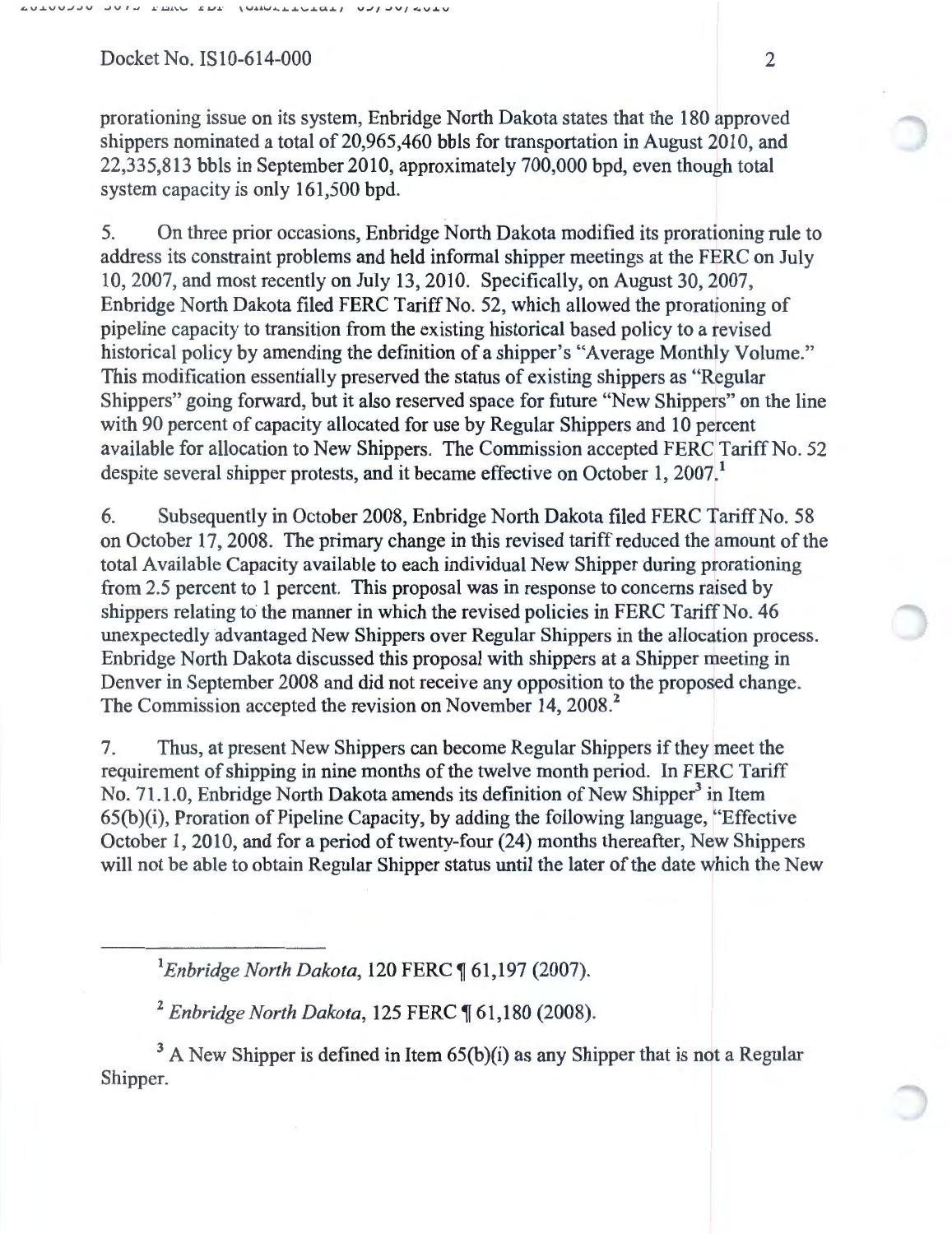Shipper has had Actual Shipments in at least nine months of twelve months in the Base Period, or when the system is no longer subject to prorationing as identified within Item 65."

8. Enbridge North Dakota states that an impetus for this filing is its growing concern over the proliferation of new shippers on its system and the related erosion of capacity available for Enbridge North Dakota's historical shippers. This rapidly increasing number of shippers reflects the ongoing competition for the limited capacity to transport crude oil out of the Williston Basin. The increase in the number of shippers has led to the substantial administrative burden of having to deal with 180 individual shippers (more than one for every 1,000 bpd of capacity on its system), a number that could double in the next 12-24 months. Enbridge North Dakota notes it quadrupled its staff devoted to handling shipper nominations and the related allocation process, and to protect confidential shipper information and assure that affiliated shippers are not obtaining more space than they are entitled to under the existing rules. From a shipper perspective, En bridge North Dakota states this growing number of new shippers results in diminishing capacity available to existing shippers, thereby giving those shippers an incentive to create (or foster the creation of) additional new shippers in a never-ending attempt to maintain or expand individual shipper capacity allocations. Therefore, Enbridge North Dakota added new language in Item  $40(e)$  of its tariff to address the use of agents on behalf of shippers of record.

## Interventions and Protests

9. Flint Hills Resources, LP, Enserco Energy Inc., and EOG Resources, Inc., and EOG Resources Marketing, Inc. (jointly) filed motions to intervene. Suncor Energy Marketing Inc. (Suncor), PowerMark, LLC and Downstream Pertroleum Placement Consultants, Inc. (Indicated Shippers), and Centerpoint Access, LLC, Durham Transport, LLC, and Rosedale Capital Partners, LLC (Centerpoint Parties) move to intervene and protest the tariff filing. Nexen Marketing U.S.A. Inc. moved to intervene and filed comments. Enbridge North Dakota filed a response to the protests pursuant to 18 C.F.R. § 343.3(b) (2010) of the Commission's Regulations.<sup>4</sup>

10. Suncor's protest challenges the lawfulness of the modification to shipper status contained in the proration procedure proposed in Item 65 of Enbridge North Dakota's tariff filing. Suncor states the proposed changes implement a freeze on the creation of Regular Shippers. Suncor states that as a New Shipper under Enbridge North Dakota's

<sup>4</sup> The Commission denies Indicated Shippers' September 22, 2010, motion for leave to answer and answer. Rule 213(a)(2) of the Commission's Rules of Practice & Procedure, 18 C.F.R. § 385.213(a)(2) (2010), does not permit answers to answers unless otherwise ordered.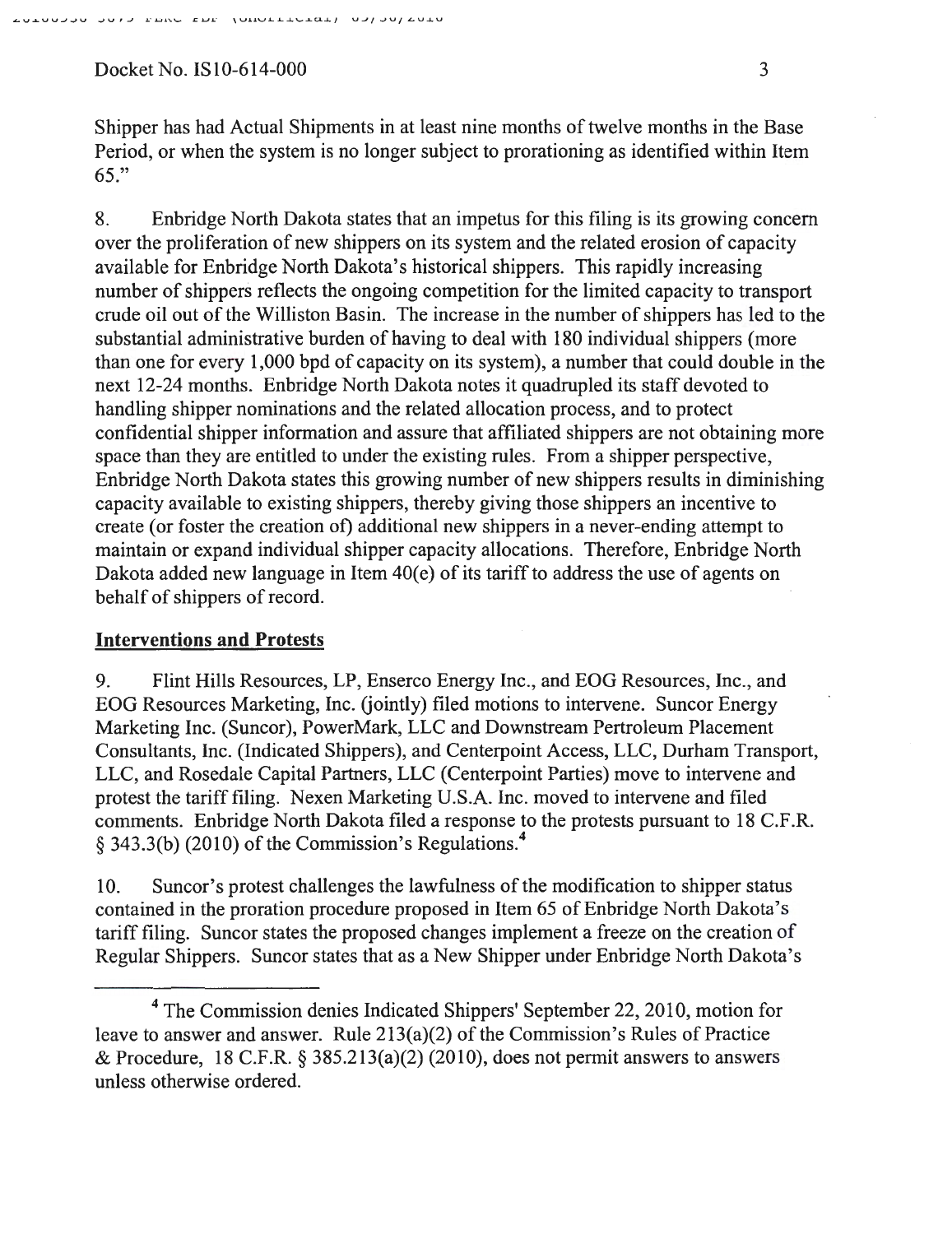tariff, the proposal effectively eliminates its opportunity to become a Regular Shipper for at least 24 months, denying it and other New Shippers access to its share of the 90 percent of capacity reserved for Regular Shippers. Accordingly, Suncor claims Enbridge North Dakota's proposal reserves a portion of capacity for a particular class of shippers which is unlawful under the Interstate Commerce Act (ICA) as it violates the common carrier's obligation to provide service upon reasonable request. Suncor requests the Commission to reject the filing or suspend it for the maximum period and order a technical conference.

11. Centerpoint Parties request the Commission reject Enbridge North Dakota's proposed tariff change or suspend the filing for the maximum period and establish a hearing because, as New Shippers since July 2010, they cannot become Regular Shippers in violation of ICA sections  $3(1)$  and  $1(6)$  which "prohibit undue or unreasonable preference or advantage," and "require common carriers to establish just and reasonable regulations and practices affecting classifications," respectively. Centerpoint Parties also claim that Enbridge North Dakota's proposed tariff changes are contrary to and directly violate the Commission's decisions in the *Platte <sup>5</sup>*and *Bridger6* cases involving prorationing.

12. Indicated Shippers are the only Regular Shippers as defined in Enbridge North Dakota's tariff to protest the filing. They state that Enbridge North Dakota failed to sufficiently establish that the proposed tariff changes will not show undue preference to some shippers over others. Indicated Shippers state the revision of the definition of "Average Monthly Volume" is disconcerting because of the interplay of the term "Tender" in the proposed tariff and how it may affect prorationing and the way the pipeline calculates prepayments for Regular Shippers. Indicated Shippers assert the new procedures would permit Enbridge North Dakota to reduce a shipper's capacity allocation in future months while retaining prepayments based upon the shipper's prior monthly capacity allocations. Therefore, Indicated Shippers suggest the Commission should direct Enbridge North Dakota to replace "tender" in the definition of Average Monthly volume in Item 65(b) of its tariff with "Actual Shipments" and make any further revisions necessary to essentially keep the same tariff language in place. Indicated Shippers request the Commission to suspend the filing for the maximum period and require En bridge North Dakota to revise the tariff to eliminate the uncertainty created by the proposed changes.

<sup>5</sup>*Platte Pipe Line Co.,* 115 FERC ~ 61 ,215, at 61,767 (2006) *(Platte).* 

<sup>6</sup>*Bridger Pipeline LLC,* 123 FERC ~ 61 ,081, at 61 ,641 (2008) *(Bridger).*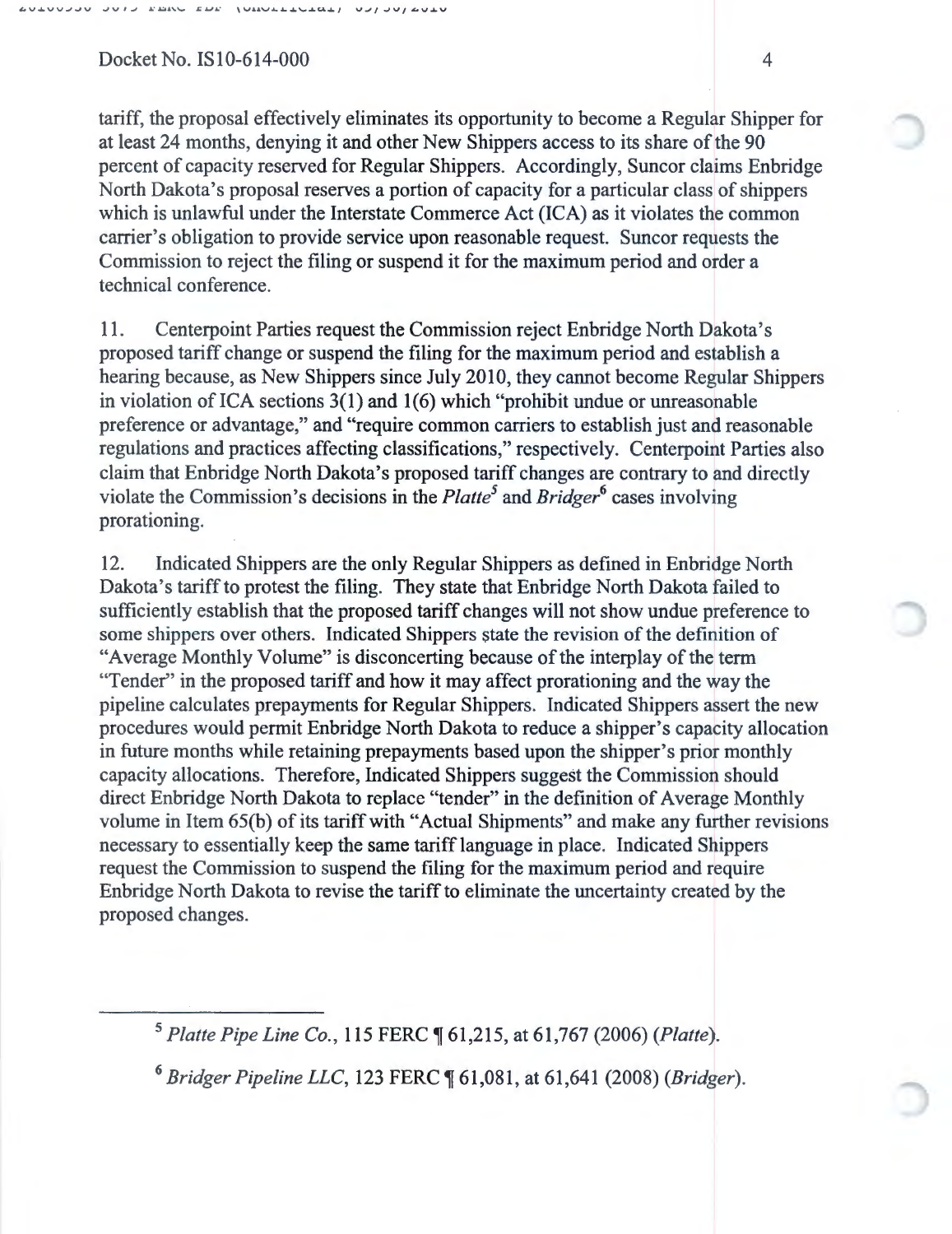### Response

13. In its response, Enbridge North Dakota states that out of a current total of 180 shippers, only eleven shippers have intervened and of those only six protested the tariff filing emphasizes that the proposed changes represent a fair solution for a difficult situation. Moreover, only four of the six protesting shippers have taken issue with the most significant change in the tariff, which is the temporary freeze on creation of additional Regular Shippers over the next two years. According to Enbridge North Dakota, the other two protesting shippers, i.e. the Indicated Shippers, do not contest that change, but instead raise a number of specific comments on particular aspects of the tariff (including one unchanged feature). Enbridge North Dakota states that the small number of protests is· indicative of shipper support of the proposed tariff changes, despite Suncor's claim there is no broad support for the tariff, nor is there an urgent situation to justify the tariff. Further, Enbridge North Dakota reiterates it expects the number of shippers to more than double over the next two years, further eroding pipeline capacity, and making administration of the tariff more onerous.

14. Enbridge North Dakota asserts that the main argument of Suncor and the Centerpoint Parties is that the tariff creates a permanent undue preference for existing Regular Shippers because the tariff makes it impossible for New Shippers to become Regular Shippers.<sup>7</sup> Enbridge North Dakota's response is that there is no permanent restriction imposed by the tariff since the freeze is a temporary, 24-month period beginning October 1, 2010. Further, Enbridge North Dakota confirms that New Shippers are not being denied service during those two years, but are simply being prevented from attaining Regular Shipper status during that period. New Shippers will continue to move on the system and will continue to accumulate history until such time as the temporary freeze expires or is terminated. Therefore, Enbridge North Dakota maintains its system is not being reserved for the exclusive use of Regular Shippers, and protesters are incorrect in arguing otherwise. Enbridge North Dakota also asserts that the cases relied upon by protesters are similarly inapposite because the situation here differs from the situation in those cases. Enbridge North Dakota states the *Platte* decision<sup>8</sup> is clearly distinguishable from the facts presented here for the following reasons: (1) Platte's proposal was not a temporary measure, but a permanent bar that would be lifted only if and when the pipeline came out of apportionment; (2) Platte did not demonstrate the kind of urgent

<sup>8</sup>*Platte,* 115 FERC ~ 61,215.

<sup>&</sup>lt;sup>7</sup> Centerpoint Parties' Protest at 7-8; Suncor Protest at 10-13.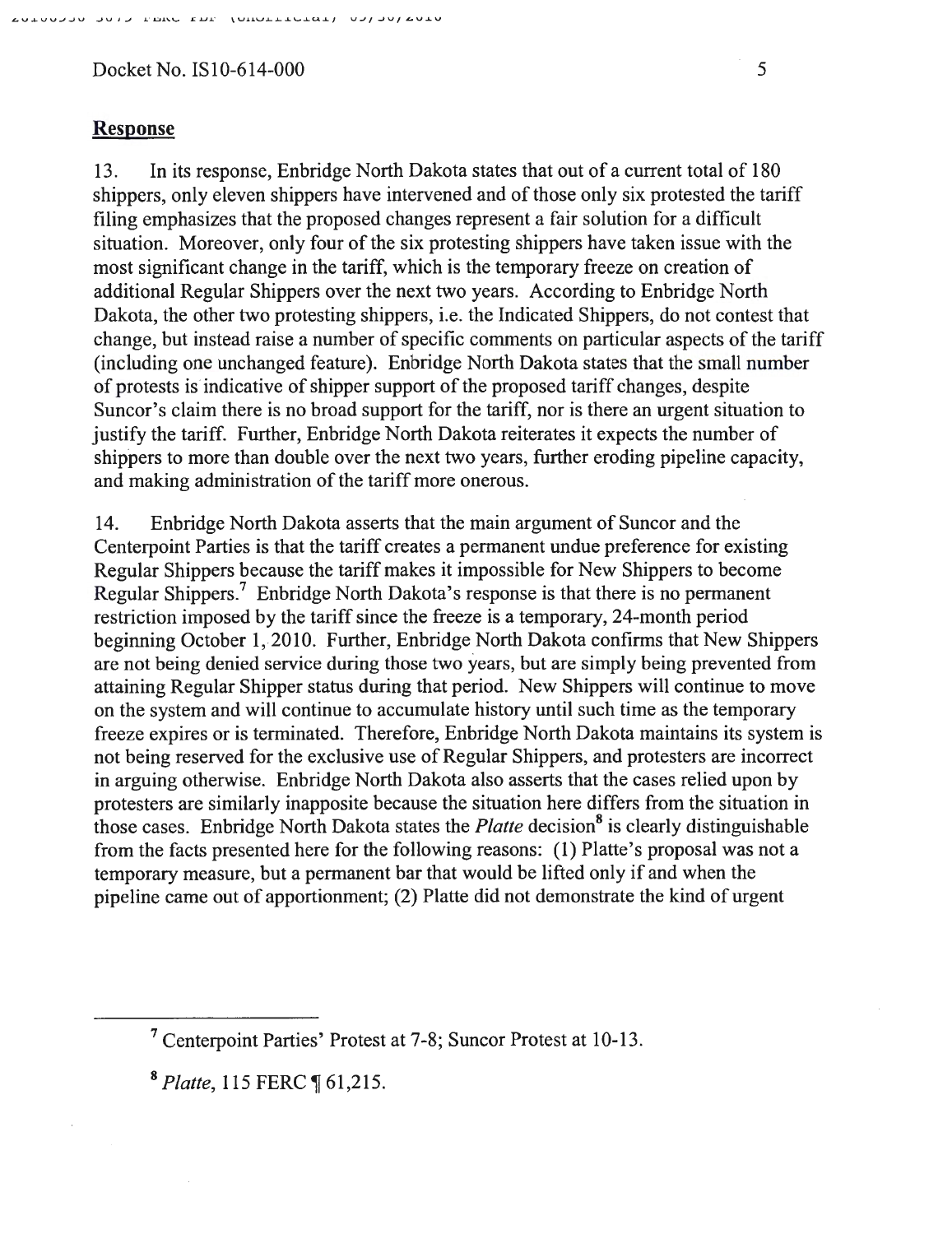situation presented here; and (3) in any event, Platte's proposal was never directly ruled on by the Commission.<sup>9</sup>

15. In contrast to *Platte's* mere concern that the conditions on its system *could* lead to gamesmanship, *id.* at P 6 (emphasis added), Enbridge North Dakota states it has shown that there is a clear and compelling justification for the temporary freeze on New Shippers attaining Regular Shipper status.

16. Enbridge North Dakota continues that Suncor's reliance on *Enbridge (U.S.) Inc. and ExxonMobil Pipeline Co.,* 124 FERC ~ 61 ,199 (2008) and *TransCanada Keystone Pipeline, LP*, 125 FERC  $\parallel$  61,025 (2008), respectively, is similarly misplaced. Those decisions involved long-term priority service provisions that created a reservation of capacity for shippers who executed contractual volume commitments during an open season.<sup>10</sup> Here, by contrast, Enbridge North Dakota states the tariff does not create a permanent class of priority shippers in any sense. Regular Shippers must continue to ship physical barrels to preserve their history, which the Commission has held does not constitute a priority service. 11 Further, Enbridge North Dakota stresses, as discussed above, this is not a permanent measure but simply a temporary provision to address a pressing immediate concern.

17. Enbridge North Dakota states that Centerpoint Parties' contention that they began shipping under the tariff rules as they existed at the time and therefore had an expectation that they would become Regular Shippers when they completed shipping during 9 out of 12 consecutive months is without merit. Regardless of any particular shipper's subjective expectations, however, Enbridge North Dakota states a pipeline has discretion to adjust

<sup>10</sup> See Enbridge (U.S.) Inc. and ExxonMobil Pipeline Co., 124 FERC ¶ 61,119 at P 36 (proposal unreasonably restricted access by uncommitted shippers to a portion of the pipeline's capacity "for many years"); *TransCanada Keystone Pipeline, LP,* 125 FERC <sup>~</sup>61,025 at P 47 ("Keystone's proposal would provide new or uncommitted shippers with access to only 5.75 percent of the pipeline's capacity *on a permanent basis")* (emphasis added).

<sup>11</sup> See TransCanada Keystone Pipeline, LP, 131 FERC ¶ 61,139, at P 12 (2010) (historical based Regular Shipper status "does not guarantee ... shippers firm capacity").

<sup>&</sup>lt;sup>9</sup> Even if Enbridge North Dakota's proposal could be construed as similar to *Platte's, Enbridge North Dakota states the Commission never issued a final ruling on* whether Platte's prorationing policy was acceptable. Rather, Enbridge North Dakota states the Commission suspended the policy in order to allow for a technical conference, and after the technical conference, Platte revised its prorationing proposal thus making the issue moot, *Platte Pipeline Co.*, 117 FERC ¶ 61,296, P 13 (2006).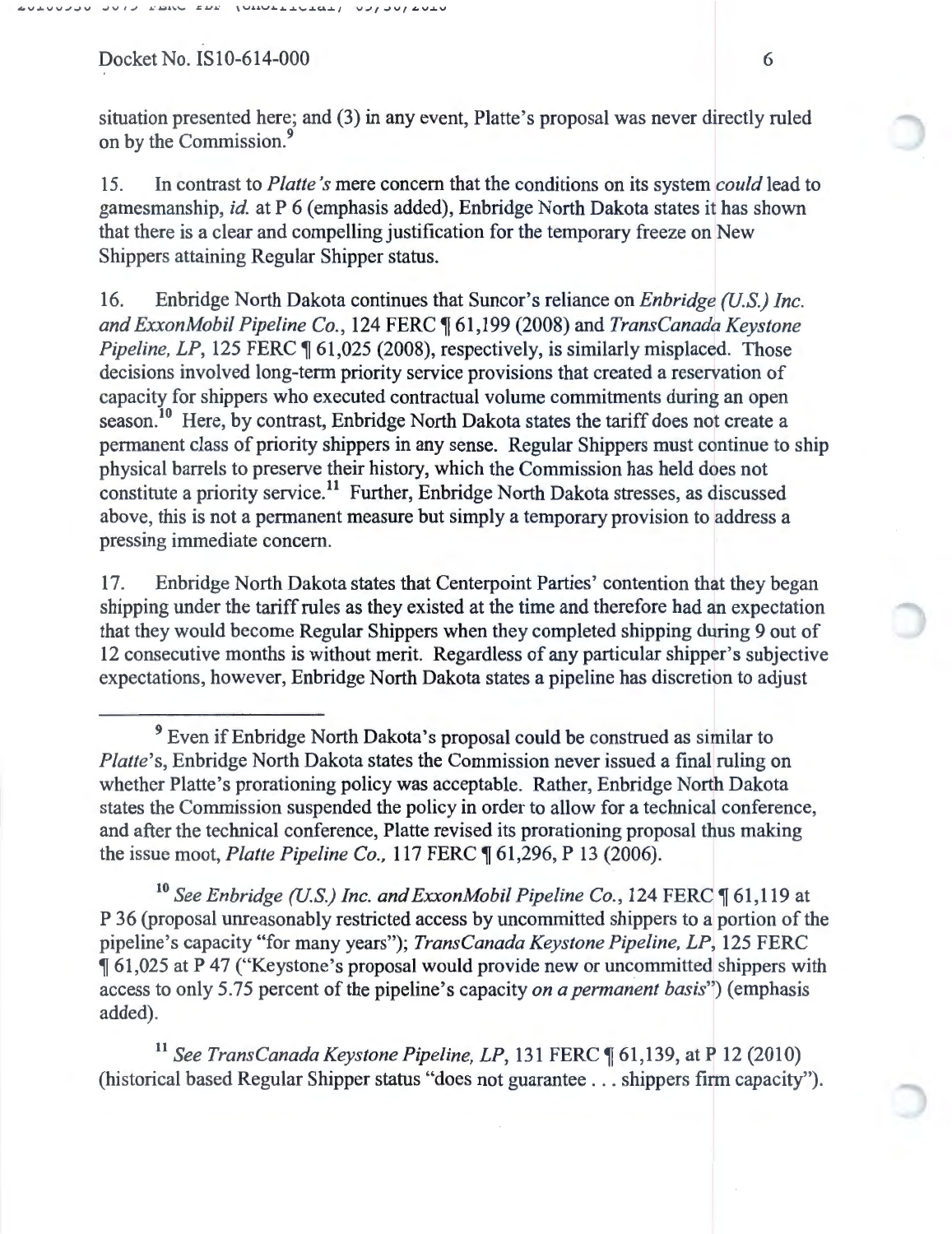its tariff provisions to meet new circumstances, as long as the result is just and reasonable and not unduly discriminatory.<sup>12</sup> Enbridge North Dakota states that it considered extending the qualification period for a New Shipper to become a Regular Shipper from 9 of 12 months to 20 of 24 months. That change would have had effects on current New Shippers similar to the proposed two-year freeze, but would not have provided the same opportunity for New Shippers to become Regular Shippers in the meantime if the pipeline were to come out of apportionment. Moreover, Enbridge North Dakota asserts that its tariff provides shippers with more than sufficient notice of the proposed policy change, as shippers have already had ample opportunity over the past several years to establish a pattern of historical volumes and become Regular Shippers.

18. Enbridge North Dakota states the Commission should reject Suncor's argument that its tariff violates the ICA because it could lead to the denial of access to all New Shippers under a certain future set of circumstances, because it is based on a series of highly speculative assumptions about future events.<sup>13</sup> Similarly, Enbridge North Dakota states the Centerpoint Parties hypothesize that the proposed tariff will effectively "freeze out" new shippers from the market, thus allegedly causing anticompetitive effects. Enbridge North Dakota states that such speculative scenarios provide no reason to prevent it from implementing the proposed tariff changes.

19. En bridge North Dakota reiterates that the goal of its tariff filing is to deter the proliferation of New Shippers, which has the effect both of burdening the pipeline and continually eroding the capacity allocation of other shippers. Enbridge North Dakota maintains that if the tariff works as intended, the availability of service for New Shippers should increase, not decrease, because there will be fewer New Shippers contending for the 10 percent of pipeline capacity set aside for them. If the dire circumstances

 $13$  The circumstances Suncor describes are that New Shippers will continue to sign up on the system as production of Bakken crude oil increases, which in tum will cause the New Shipper category to become overcrowded, which in tum will lead to New Shippers being granted allocations of capacity that fail to meet the minimum tender sizes in the Tariff, which in turn will leave New Shippers unable to ship crude oil at all.

<sup>&</sup>lt;sup>12</sup> See, e.g., Suncor Energy Market Inc., 132 FERC ¶ 61,242 at P 144 (2010) ("there is no single prorationing methodology that will satisfy the competing interests of the pipeline and its shippers"); *Platte Pipe Line Co.*, 117 FERC  $\P$  61,296 at P 48 ("Certain parties have asked the Commission to require consideration by Platte of the shippers' past and expected future reliance on Platte to move their volumes. In some cases, the shippers have cited expenditures for facilities based on their expectations or their desire for some preference based on emergencies related to types of production... [T]he Commission will not require Platte to accommodate these shippers' speculations concerning future levels of production volumes.").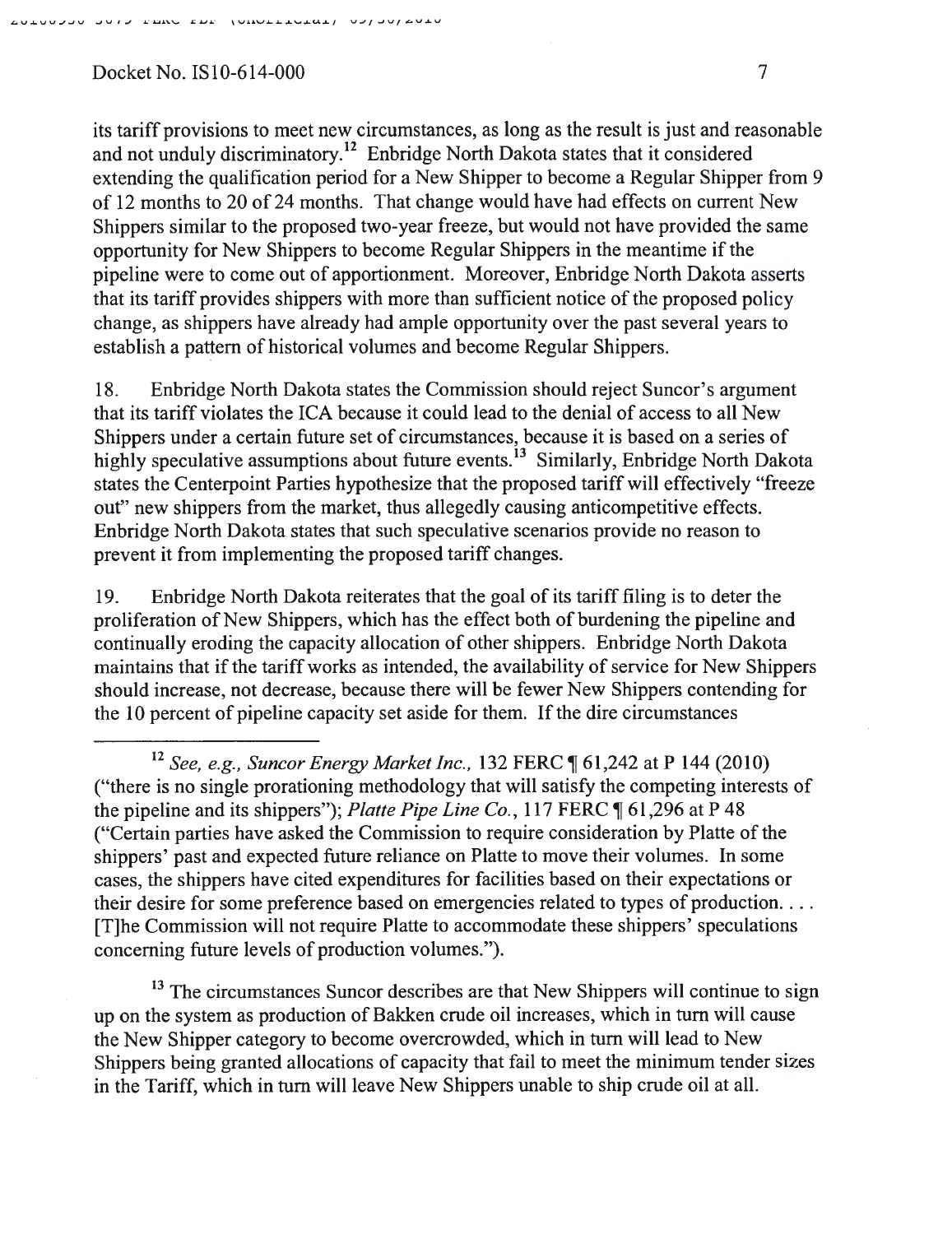hypothesized by the small number of protesting shippers were to arise, Enbridge North Dakota states it is more than willing to consider different alternatives at that time (and of course the Commission's processes are always available if shippers are not satisfied with those alternatives).

20. With respect to Indicated Shippers concern that the use of the words "tender" and "tendered" in the definition of "Average Monthly Volume" in Item 65(b) and in Item  $65(f)$  creates uncertainty because it is unclear whether it refers to the tariff's definition of "Tender," or some other definition of "tender," Enbridge North Dakota clarifies that it did not intend the changes to Item 65(b) to create any different result than would have occurred under the prior version. In particular, the use of the word "tendered" in that sections was intended to refer to the actual shipments by shippers (just as the prior language did). However, if the Commission is concerned on this point, Enbridge North Dakota states it would not object if the Commission conditioned its acceptance of the tariff by requiring Enbridge North Dakota to change the wording of the definition of "Average Monthly Volume" in Item 65(b) to "the average of a Regular Shipper's monthly Actual Shipments during the Base Period with respect to the line segment or segments subject to prorating," and to capitalize all other uses of the word "tender" or "tendered" in the new language to conform to the defined term in its tariff.

21. Enbridge North Dakota states the Indicated Shippers argue that Item  $65(g)$  is ambiguous because it could apply to some Regular Shippers whose services are curtailed, and not apply to other Regular Shippers who are similarly situated. Enbridge North Dakota clarifies that Item 65(g) does apply to all shippers. If extraordinary circumstances prevent Enbridge North Dakota from delivering volumes provided by all Regular and New Shippers, Enbridge North Dakota could, in its discretion, exclude that month from the Base Period. Enbridge North Dakota states the exclusion of that month from the Base Period would apply to all shippers and, therefore, the expressed concerns about treating similarly situated Regular Shippers differently under this section are unwarranted.

22. Enbridge North Dakota states that the Indicated Shippers' request that the Commission should require it to account for all prepayments it receives from shippers and to provide interest on these prepayments, either by permitting shippers to select an escrow account with an interest rate agreeable to them, or by providing shippers with the FERC's interest rate. Enbridge North Dakota asserts the Commission must disregard this argument on prepayments because it did not modify its tariff with respect to this issue. Enbridge North Dakota adds that, it is well-settled that unchanged tariff provisions cannot be the basis for a protest. <sup>14</sup>

<sup>14</sup> See, e.g., TE Products Pipeline Co., LLC, 130 FERC ¶ 61,257, at P 16 (2010) (disallowing protest on unchanged tariff provision). Enbridge North Dakota states it is in

(continued)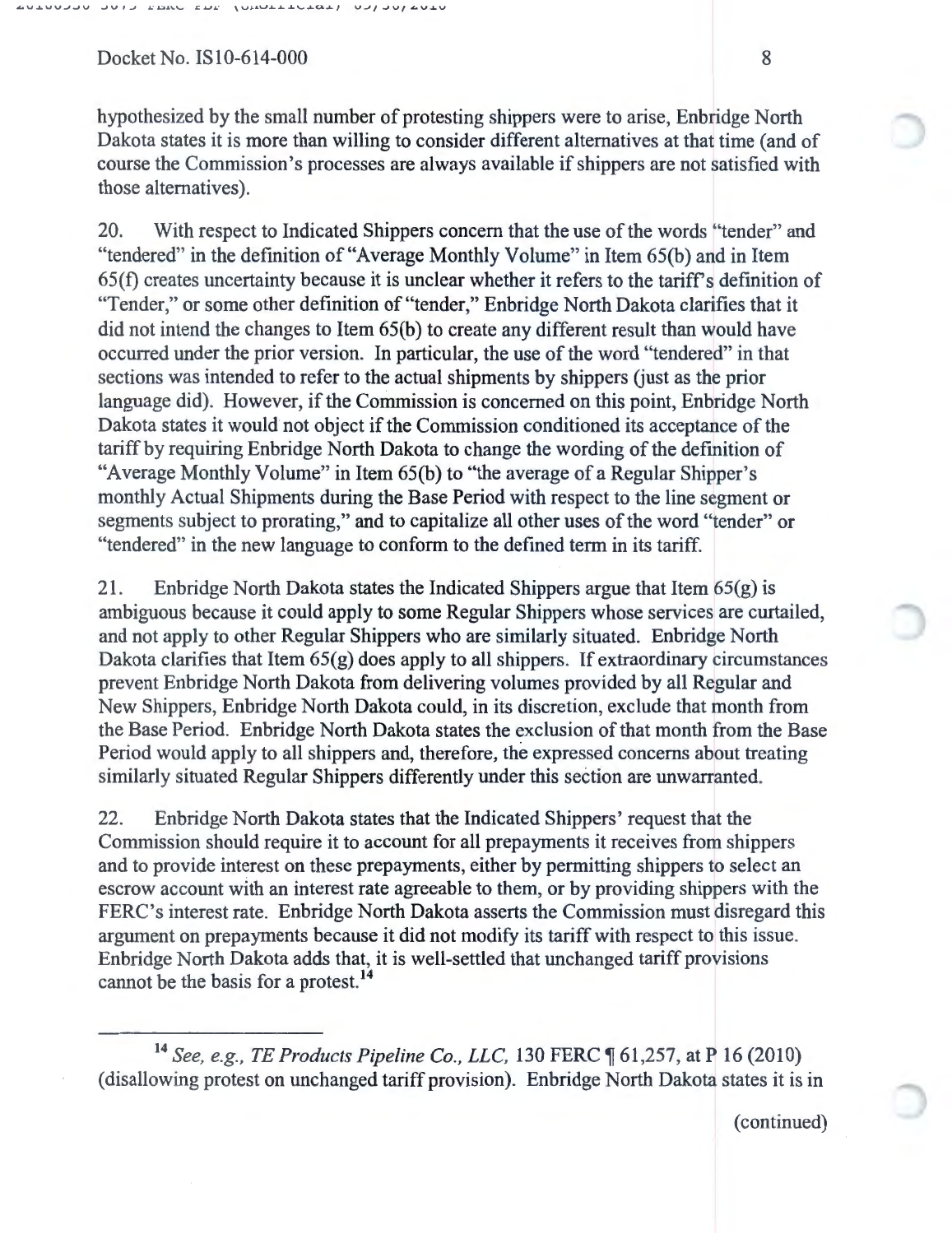23. Enbridge North Dakota states the protesting shippers have also requested that the Commission suspend the effective date of the tariff for the maximum seven months, · primarily so that the Commission can hold a hearing or technical conference on the issues they have raised. Enbridge North Dakota maintains the protesting shippers have failed to support that request and that unlike other proceedings where the Commission suspended a tariff for seven months to provide the opportunity for the parties to attempt to resolve the issues through a technical conference or other process, here Enbridge North Dakota has already held numerous meetings with its shippers (including one at the Commission's office that was open to all shippers). Enbridge North Dakota states the record relevant to this issue is before the Commission now and nothing would be added by additional meetings or conferences that would simply delay the resolution of a pressing issue that becomes worse with each passing month. Enbridge North Dakota submits that for these reasons, the Commission should deny the protests s and permit its tariff filing to become effective October 1, 2010, without suspension or investigation.

#### **Commission Analysis**

24. The Commission accepts FERC Tariff No. 71.1.0 to be effective October 1, 2010. It represents a reasonable accommodation of the competing interests of shippers seeking transportation on Enbridge North Dakota's pipeline system, which currently is prorated because it does not have the capacity to accept the total volume of crude oil that the shippers wish to tender. Protesters failed to persuade the Commission otherwise.

25. Enbridge North Dakota's pipeline system has been in continual prorationing since February 2006 and recent dramatic increases in crude oil production in the Williston Basin are expected to continue for the next several years.<sup>15</sup> The Commission attempted to address the prorationing issues in its earlier orders.<sup>16</sup> We approved the Regular Shipper and New Shipper split, in part, because New Shippers had the ability to convert to Regular Shippers. However, the record in this docket demonstrates that the number of entities wanting capacity on Enbridge North Dakota far exceeds the amount of available capacity; thus, neither the Regular Shippers nor the New Shippers are getting the service they expected when we approved the prior prorationing proposals.

the process of developing a tariff change to address prepayments more specifically, and will take into account the Indicated Shippers' comments in doing so.

<sup>15</sup>*See* Tariff Filing, Transmittal Letter at 1.

<sup>16</sup> Enbridge Pipelines (North Dakota), 118 FERC ¶ 61,162 (2007), reh'g denied, 120 FERC ~ 61,197 (2007), *reh* 'g *denied,* 122 FERC ~ 61,196 (2008); and *Enbridge North Dakota, 125 FERC* 161,180 (2008).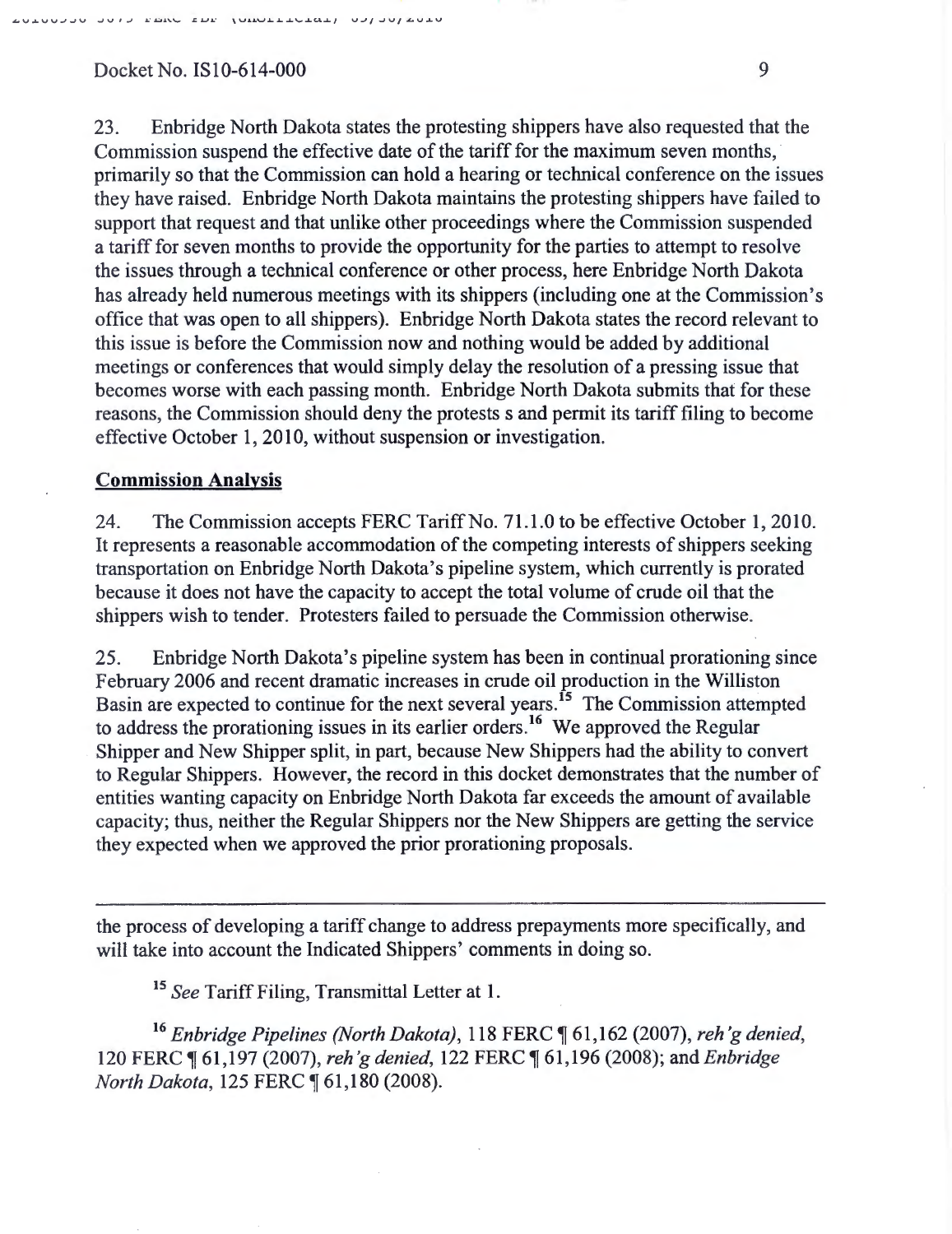$V - V - U \cup V \cup V$ 

#### Docket No. IS10-614-000 10

26. Under section 3(1) of the ICA, it is unlawful for an oil pipeline "to make, give or cause any undue or unreasonable preference or advantage to ... any particular description of traffic, in any respect whatsoever .... " Furthermore, the ICA states that common carriers, including oil pipelines, have the duty to furnish transportation upon reasonable request and the duty to establish, observe and enforce just and reasonable regulations and practices.<sup>17</sup> Enbridge North Dakota's proposal will eliminate the opportunity for New Shippers to convert to Regular Shippers for the next twenty-four months. We acknowledge that Enbridge North Dakota's proposal creates a preference but do not believe that it creates an "unreasonable preference" prohibited by the ICA because the New Shippers will not be denied service since they still have access to 10 percent of the capacity and they still have the ability to establish a history of regular shipments to convert to a Regular Shipper at the end of the 24 month period. We also find that Enbridge North Dakota's proposed prorationing policy does not create an "unreasonable advantage" because it is limited to the next 24 months, at the end of which Enbridge expects its proposed expansion of an additional 145,000 bpd, in Docket No. ORI0-19-000 will become available and the problem prompting this tariff revision should no longer exist. Indeed, the Commission will hold Enbridge North Dakota to its commitment that "[b] ecause this is a temporary emergency measure, it will be reevaluated no later than twenty-four months from the effective date."18 During these next 24 months, we expect Enbridge North Dakota to continue to work with its shippers to devise a solution to the situation caused by growth in shippers on its capacity-constrained system.

27. Therefore, under these extraordinary circumstances, the Commission will approve the proposal with the expectation that Enbridge North Dakota and its Regular Shippers and New Shippers will develop a potential resolution to this issue.

28. Enbridge North Dakota's proposal is another attempt to address the continuing excess demand on its system. According to Enbridge North Dakota, the constant growth of New Shippers continues to erode the share of the pipeline capacity available to Regular Shippers, a fact that no protestant denies. In order to protect their eroding share of capacity, Enbridge North Dakota believes that Regular Shippers have been encouraging the creation of New Shippers that will provide them access to the additional space allocated to those New Shippers. This vicious cycle of continued shipper growth and excessive nominations, 180 shippers growing at a rate of 10 or more per month and likely to continue to grow unless the Commission accepts the proposal, plus

 $17$  ICA §§ 1(4), 1(6).

<sup>18</sup> Tariff Filing, Transmittal Letter at 4; Enbridge North Dakota Answer at 8 ("Here, by contrast, the Tariff does not create a permanent class of priority shippers in any sense.").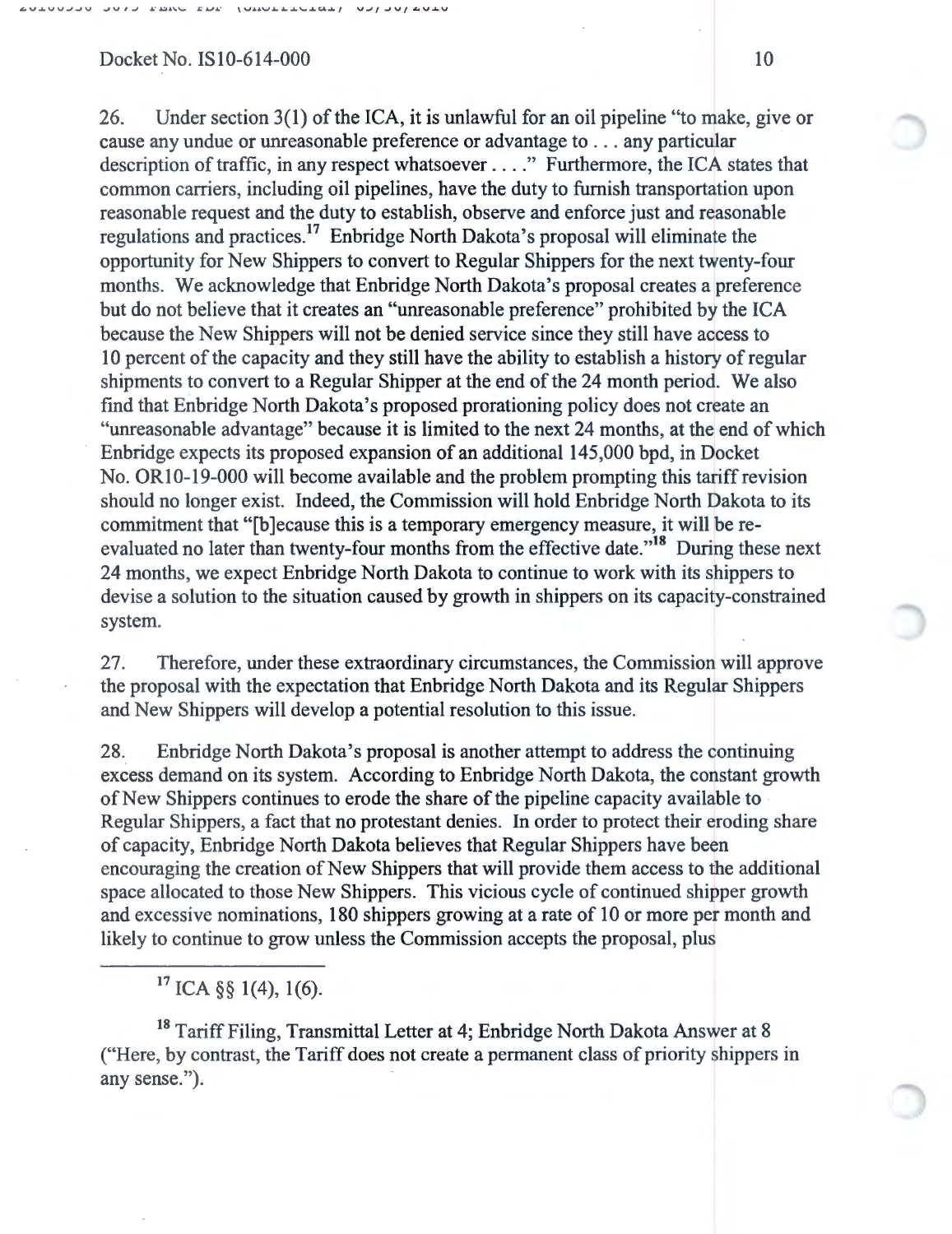approximately 22 million bbls in monthly nominations, more than three times the system's capacity of 161,000 bpd. Enbridge North Dakota notes that essentially, the 22 million bbls in monthly nominations results from virtually all active shippers nominating the full capacity of the line. This situation benefits no one and contributes to large and growing administrative burdens on the pipeline.

29. To address this situation Enbridge North Dakota proposed a temporary measure until the more permanent solution of greater capacity will become available when its pending expansion project commences service. We agree that, given these essentially uncontested facts, Enbridge North Dakota's proposed temporary measure is reasonable. New Shippers are not being denied service during those two years, but are simply being prevented from attaining Regular Shipper status during that period. New Shippers will continue to move on the system and will continue to accumulate history until such time as the temporary freeze expires or is terminated. Thus, contrary to the claim of protesters, the system is not being reserved for the exclusive use of Regular Shippers, and protesters are incorrect in arguing otherwise. The fact that New Shippers cannot convert to Regular Shippers during this period is not an "undue preference" since the circumstances warrant this treatment.

30. The *Platte* decision is not controlling here. Platte's proposal did not put in place a temporary period for the policy, thus creating a situation where new shippers could not become historic shippers so long as the pipeline system required prorationing. Indeed, the Commission's reason for questioning the Platte provision was that it essentially constituted a permanent bar to new shippers becoming regular shippers because there was no prospect of Platte emerging from apportionment. In contrast, Enbridge North Dakota states it is not proposing a permanent bar to New Shippers becoming Regular Shippers. Rather, this is a temporary measure that will be re-evaluated no later than 24 months from now.

31. We also find no merit in Centerpoint Parties' reliance argument. The pipeline has been in proration since 2006, and all agree that the number of shippers on the system has increased considerably. Enbridge North Dakota attempted to address the problem of over-nominations by means of FERC Tariff No. 46 in 2007, and then in FERC Tariff No. 52, filed August 1, 2007 -- prior to the submission of nominations for September 2007 transportation. The Commission finds these factors have given all shippers sufficient notice of the importance of establishing a shipping history. The fact that Centerpoint Parties first began shipping in July 2010 does not alter this conclusion. For these reasons, the Commission will not suspend FERC Tariff No. 71.1.0, and schedule a hearing, as requested by Centerpoint Parties.

32. Since Enbridge North Dakota states it does object to the Commission conditioning its acceptance of the tariff, we direct Enbridge North Dakota to change the wording of the definition of "Average Monthly Volume" in Item 65(b) be changed to "the average of a Regular Shipper's monthly Actual Shipments during the Base Period with respect to the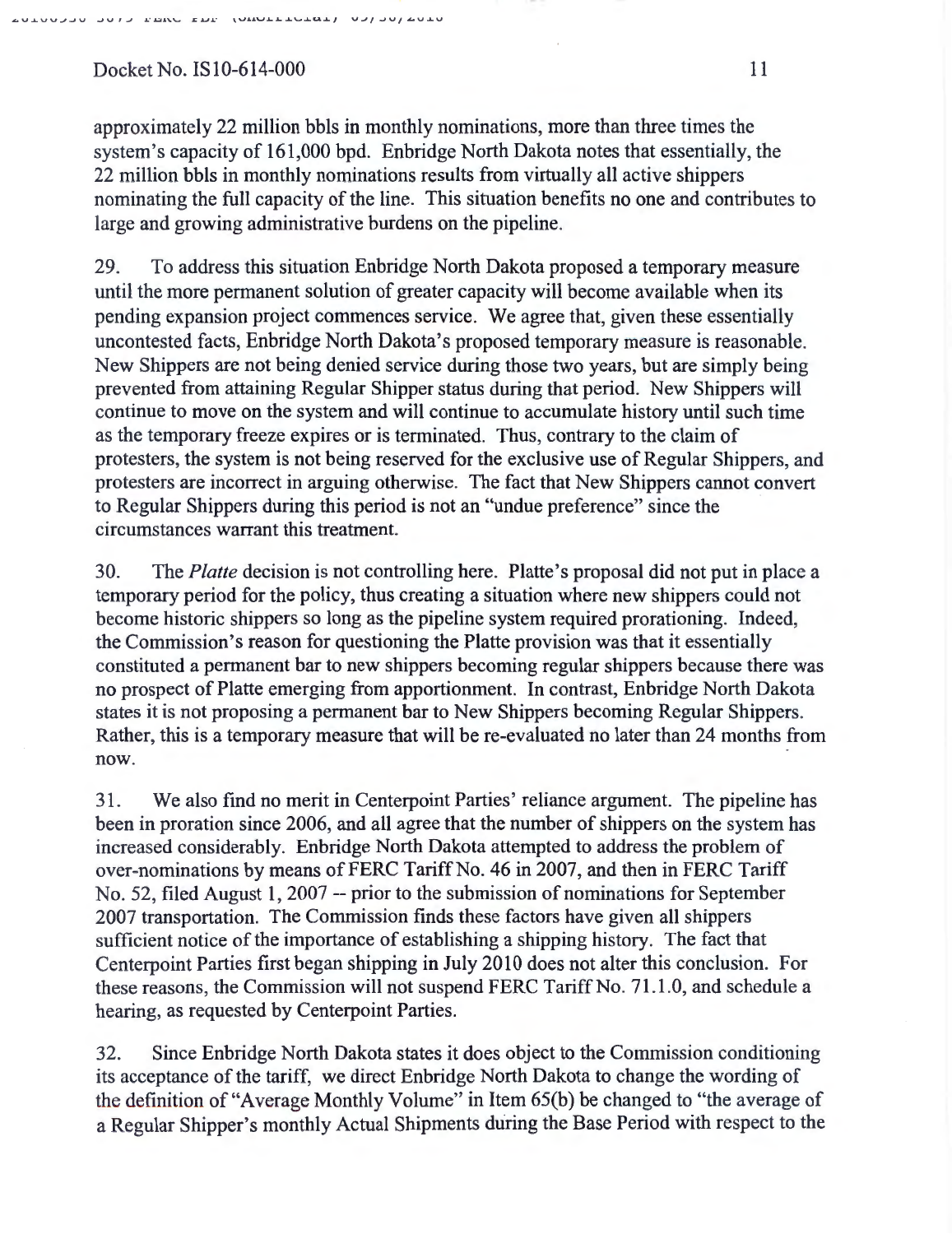line segment or segments subject to prorating," and to capitalize all other uses of the word "tender" or "tendered" in the new language to conform to the defined term in its tariff. We further direct it to file such revision within 15 days of the date of this order.

33. Enbridge North Dakota asserted that the Indicated Shippers' argument regarding prepayments must be disregarded because Enbridge North Dakota did not modify its tariff with respect to this issue. We agree. Since the proposal does not modify the prepayment tariff provision, we will not consider the Indicated Shipper's argument here. Concerns about that provision cannot be raised in a protest but must be made in another proceeding.

34. Based upon a review of the filing, the Commission finds that Enbridge North Dakota's tariff filing is just and reasonable. Accordingly, pursuant to section 15(7) of the Interstate Commerce Act, the Commission will accept FERC Tariff No. 71.1.0 for filing, to become effective October 1, 2010, subject to the conditions set forth in the body of this order and in the ordering paragraphs below.

#### The Commission orders:

(A) Pursuant to the authority contained in the Interstate Commerce Act, particularly section 15(7) thereof, Enbridge North Dakota's FERC Tariff No. 71.1.0 is accepted for filing, to become effective October 1, 2010.

(B) Enbridge North Dakota is directed to make the tariff language changes as directed herein.

By the Commission.

(SEAL)

Nathaniel J. Davis, Sr., Deputy Secretary.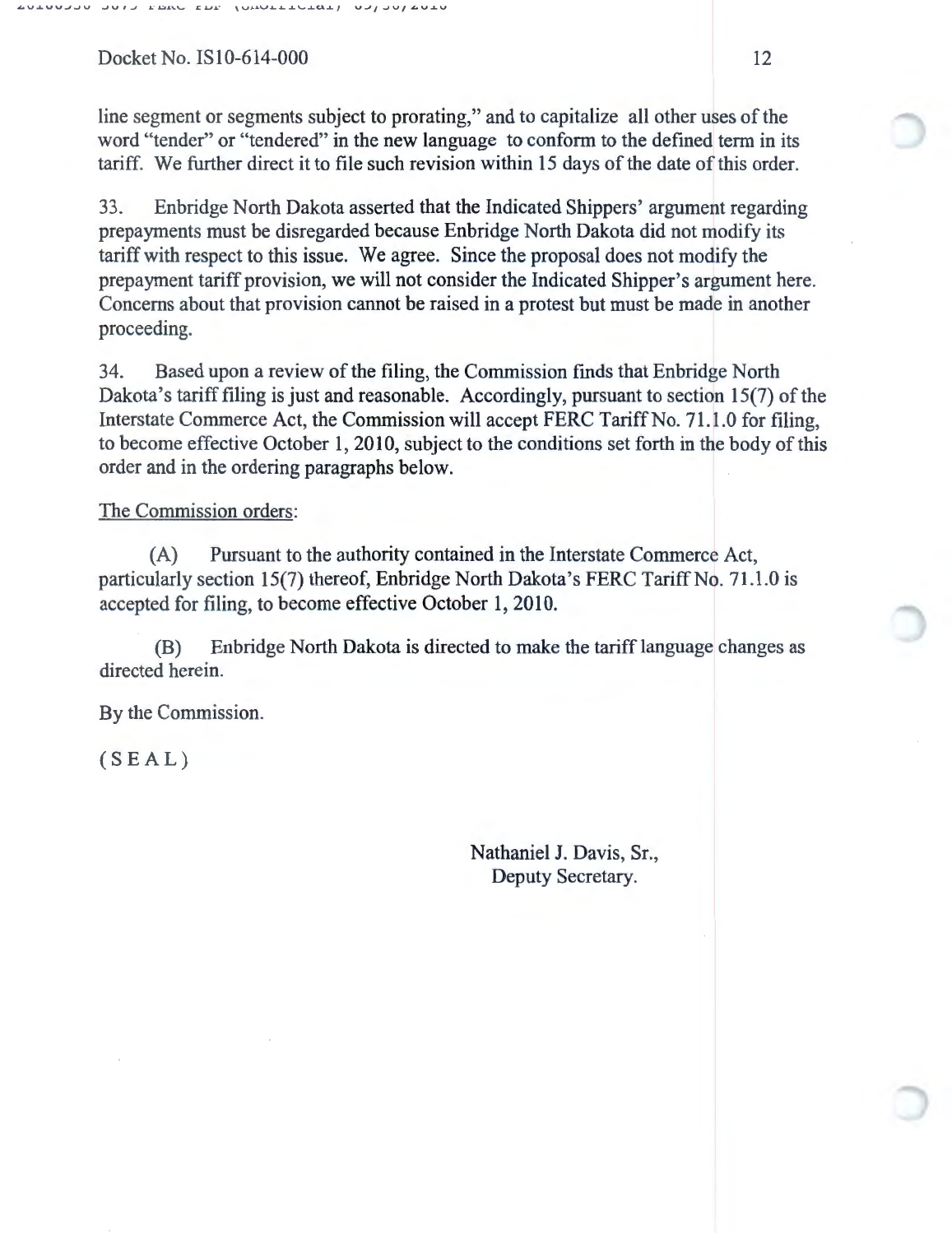$\ddot{\phantom{0}}$ 

| Document Content (s) |  |
|----------------------|--|
|                      |  |

 $\label{eq:2.1} \frac{1}{\sqrt{2}}\left(\frac{1}{\sqrt{2}}\right)^{2} \left(\frac{1}{\sqrt{2}}\right)^{2} \left(\frac{1}{\sqrt{2}}\right)^{2} \left(\frac{1}{\sqrt{2}}\right)^{2} \left(\frac{1}{\sqrt{2}}\right)^{2} \left(\frac{1}{\sqrt{2}}\right)^{2} \left(\frac{1}{\sqrt{2}}\right)^{2} \left(\frac{1}{\sqrt{2}}\right)^{2} \left(\frac{1}{\sqrt{2}}\right)^{2} \left(\frac{1}{\sqrt{2}}\right)^{2} \left(\frac{1}{\sqrt{2}}\right)^{2} \left(\$